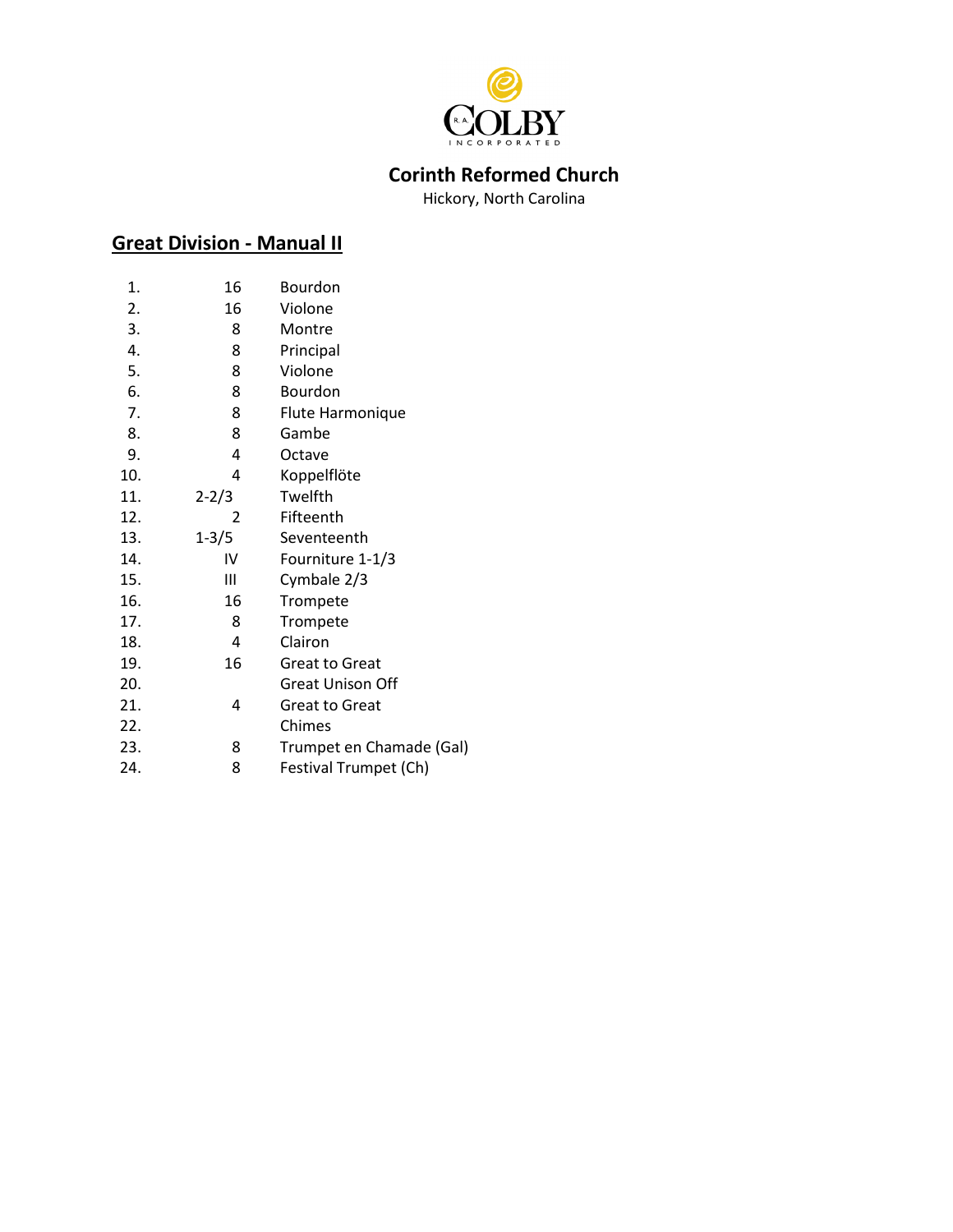## **Swell Division - Manual III**

| 25. | 16        | Rohr Bourdon        |       |
|-----|-----------|---------------------|-------|
| 26. | 8         | Diapason            |       |
| 27. | 8         | Rohrflöte           |       |
| 28. | 8         | Viole de Gambe      |       |
| 29. | 8         | Viole Céleste T.C.  |       |
| 30. | 8         | <b>Flauto Dolce</b> |       |
| 31. | 8         | Flute Céleste       |       |
| 32. | 4         | Principal           |       |
| 33. | 4         | Flûte Octaviante    |       |
| 34. | $2 - 2/3$ | Nazard              |       |
| 35. | 2         | Flute Harmonique    |       |
| 36. | $1 - 3/5$ | <b>Tierce</b>       |       |
| 37. | Ш         | Plein Jeu 1'        |       |
| 38. | 16        | Contra Trumpet      |       |
| 39. | 16        | <b>Basson</b>       |       |
| 40. | 8         | Trompette           |       |
| 41. | 8         | Hautbois            |       |
| 42. | 8         | Vox Humana          |       |
| 43. | 4         | Clarion             |       |
| 44. |           | Tremulant           |       |
| 45. | 16        | Swell to Swell      |       |
| 46. |           | Swell Unison Off    |       |
| 47. | 4         | Swell to Swell      |       |
| 48. | 8         | Tuba Mirabilis (So) |       |
| 49. | 8         | Trumpet en Chamade  | (Gal) |
|     |           |                     |       |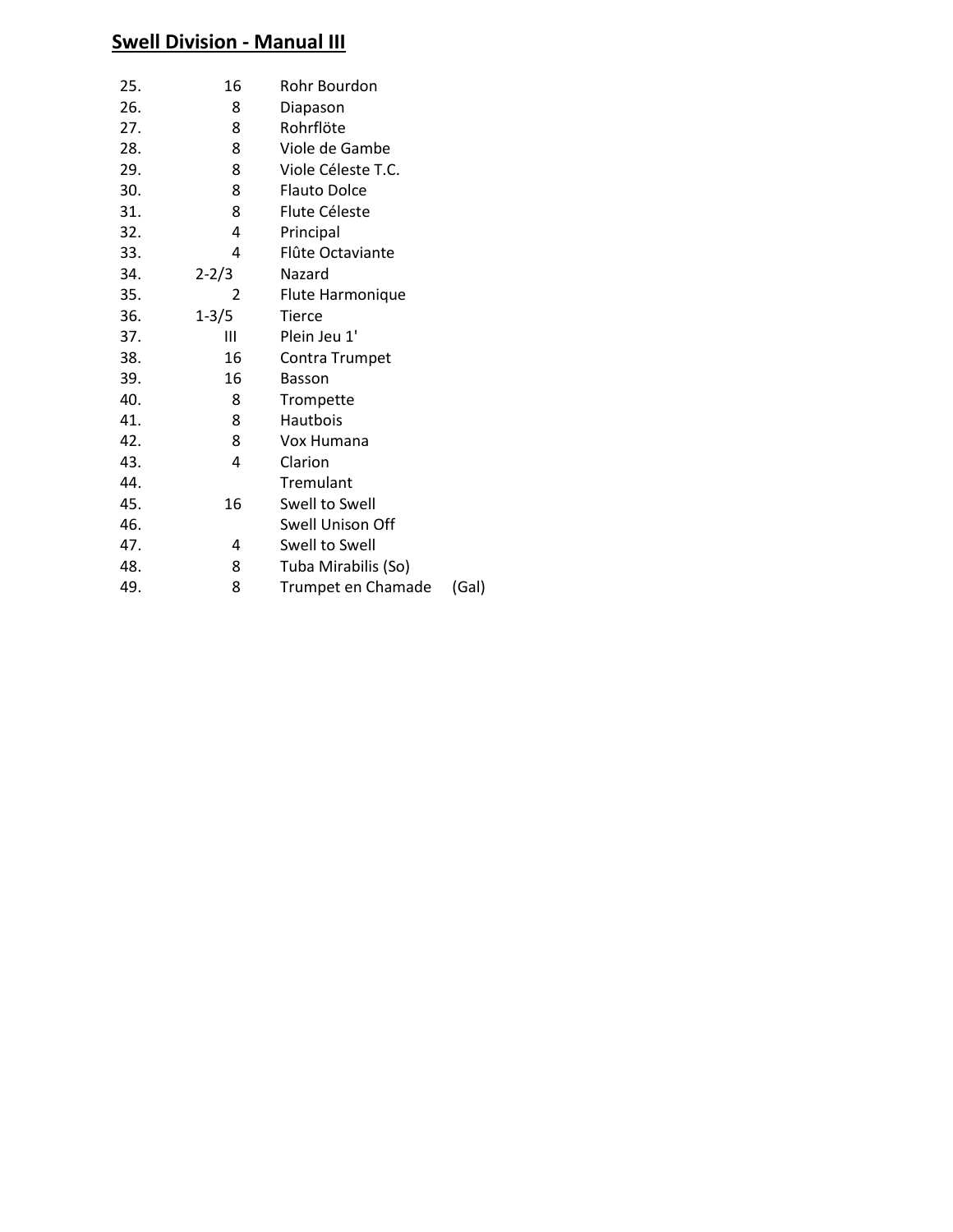## **Choir Division - Manual I**

| 50. | 16        | Dulciana                |
|-----|-----------|-------------------------|
| 51. | 8         | Petit Principal         |
| 52. | 8         | Gedeckt                 |
| 53. | 8         | Erzähler                |
| 54. | 8         | Erzähler Céleste T.C.   |
| 55  | 8         | Dulciana                |
| 56. | 8         | Unda Maris              |
| 57. | 4         | Prestant                |
| 58. | 4         | Flûte à Fusée           |
| 59. | $2 - 2/3$ | Quinte                  |
| 60. | 2         | Principal               |
| 61. | $1 - 1/3$ | Quinte                  |
| 62. | Ш         | Zimbel                  |
| 63. | 16        | Dulzian                 |
| 64. | 8         | Petite Trompete         |
| 65. | 8         | Cromorne                |
| 66. | 8         | Clarinet (So)           |
| 67. | 4         | Clarion                 |
| 68. | 4         | Rohr Schalmei           |
| 69. |           | Tremulant               |
| 70. | 16        | Choir to Choir          |
| 71. |           | <b>Choir Unison Off</b> |
| 72. | 4         | Choir to Choir          |
| 73. | 8         | <b>Festival Trumpet</b> |
| 74. | 8         | Tuba Mirabilis (So)     |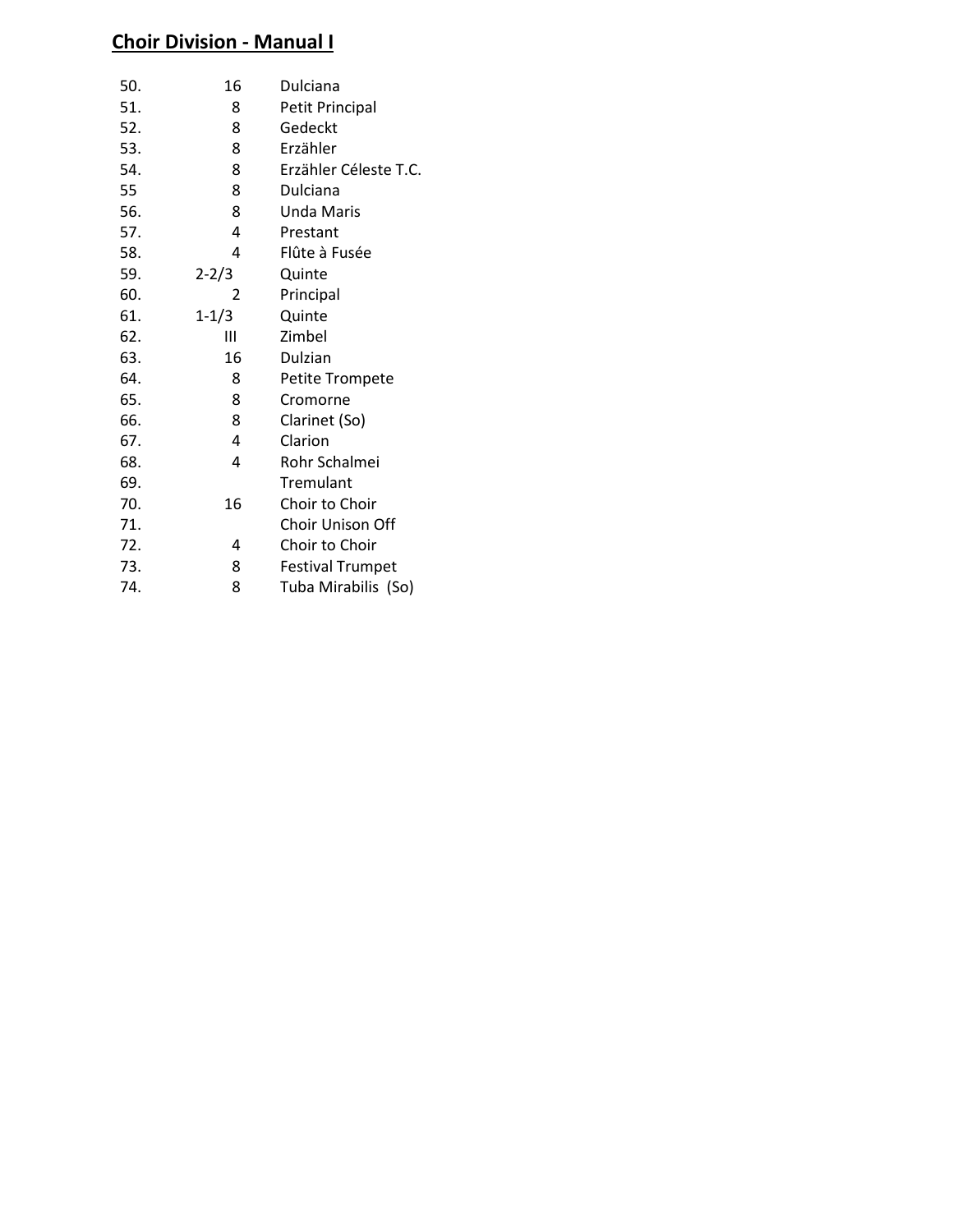## **Solo Division**

| 75. | 8 | Stentorphone             |
|-----|---|--------------------------|
| 76. | 8 | <b>Flauto Mirabilis</b>  |
| 77. | 8 | 'Cello                   |
| 78. | 8 | 'Celle Celeste           |
| 79. | 4 | Harmonic Flute           |
| 80. | 8 | Clarinet                 |
| 81. | 8 | Orchestral Oboe          |
| 82. | 8 | French Horn              |
| 83. | 8 | Cor Anglais              |
| 84. | 8 | Tuba Mirabilis           |
| 85. | 8 | Festival Trumpet (Ch)    |
| 86. |   | Tremulant                |
| 87. | 8 | Trumpet en Chamade (Gal) |
| 88. |   | Tower Chimes             |
|     |   |                          |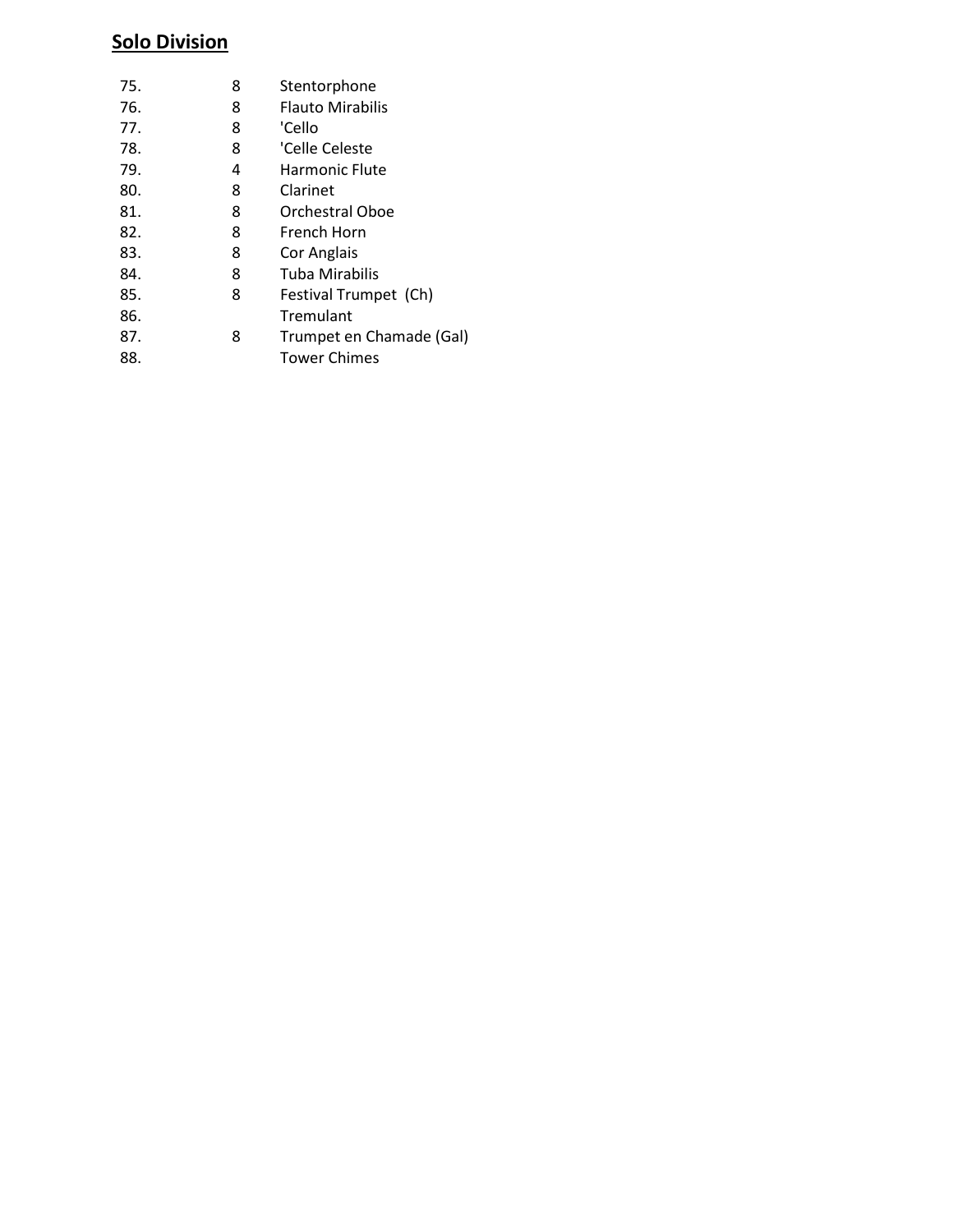# **Pedal Division**

| 89.  | 32 | Contra Bass           |
|------|----|-----------------------|
| 90.  | 32 | Contra Violone        |
| 91.  | 32 | Bourdon               |
| 92.  | 16 | Open Wood             |
| 93.  | 16 | Principal             |
| 94.  | 16 | Violone (Gt)          |
| 95.  | 16 | Soubasse              |
| 96.  | 16 | Rohr Bourdon (Sw)     |
| 97.  | 16 | Dulciana (Ch)         |
| 98.  | 8  | Contra Bass           |
| 99.  | 8  | Octave                |
| 100. | 8  | Harmonic Flute (Gt)   |
| 101. | 8  | Gambe (Gt)            |
| 102. | 8  | Soubasse              |
| 103. | 8  | Rohrflöte (Sw)        |
| 104. | 8  | Dulciana (Ch)         |
| 105. | 4  | <b>Choral Bass</b>    |
| 106. | 4  | Harmonic Flute (Gt)   |
| 107. | IV | Mixture 5-1/3'        |
| 108. | 32 | Contre Bombarde       |
| 109. | 32 | (Sw)<br>Contra Basson |
| 110. | 16 | Bombarde              |
| 111. | 16 | Contra Trumpet (Sw)   |
| 112. | 16 | Trompete (Gt)         |
| 113. | 16 | Basson (Sw)           |
| 114. | 8  | Trumpet               |
| 115. | 8  | Trompete (Gt)         |
| 116. | 8  | Trompette (Sw)        |
| 117. | 8  | Hautbois (Sw)         |
| 118. | 4  | Clarion               |
| 119. | 4  | Rohr Schalmei<br>(Ch) |
| 120. |    | Chimes (Gt)           |